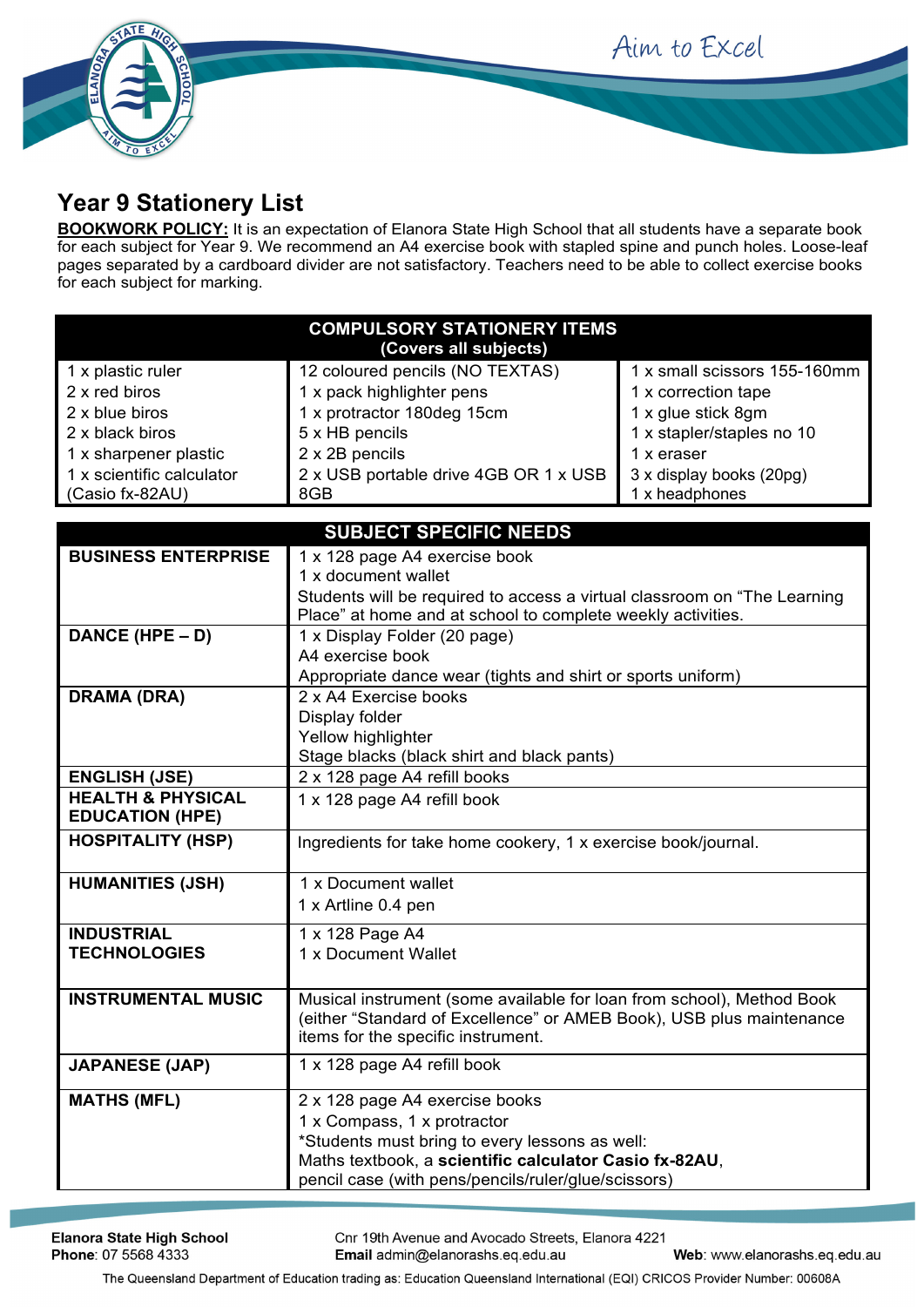| <b>MEDIA</b>          | Visual Journal available to purchase from Student Services          |  |
|-----------------------|---------------------------------------------------------------------|--|
|                       | 1 x 0.4 Artline pen (black)                                         |  |
| <b>MUSIC (MUS)</b>    | A4 exercise book                                                    |  |
|                       | <b>Blank CDs</b>                                                    |  |
|                       | Headphones                                                          |  |
| <b>SCIENCE (NSC)</b>  | 2 x exercise book, pencil case including blue, black                |  |
|                       | and red pens, pencil, rubber and a ruler, 1 x Nitrile rubber gloves |  |
| <b>THE ARTS</b>       | Visual Journal available to purchase from Student Services          |  |
| (Digital Art)         | 1 x 2B, 4B, 6B lead pencil                                          |  |
|                       | 1 x 0.4 Artline pen (black)                                         |  |
| <b>TECHNOLOGIES -</b> | 1 x A4 128 page exercise book                                       |  |
| <b>DIGITAL</b>        | Students may be required to access a virtual classroom on "The      |  |
|                       | Learning Place" at home or at school to complete activities.        |  |
| <b>VISUAL ART</b>     | 0.4 Artline pen                                                     |  |
|                       | Visual journal (available for purchase from Student Services)       |  |

Information regarding the Bring Your Own Device scheme can be found overleaf.

The Queensland Department of Education trading as: Education Queensland International (EQI) CRICOS Provider Number: 00608A